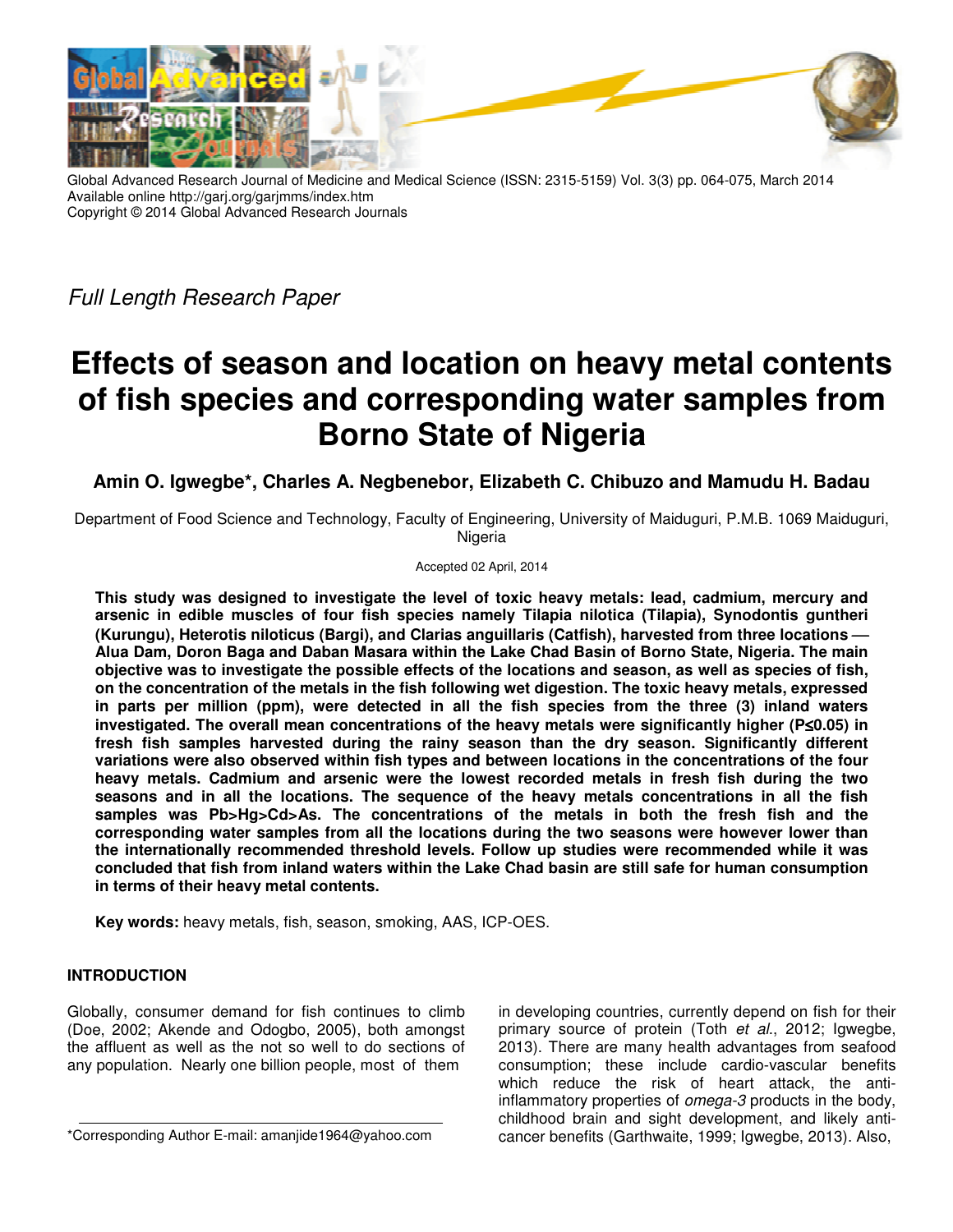medical research has proved that children born to mothers who consume higher quantities of *omega-3-rich* fish are healthier at birth, exhibit higher IQs, and have better health later in life (Garthwaite, 1999).

International trade in fish and other aquatic products was put at US\$10 billion annually (Doe, 2002). Fish and fish products constitute up to 60% of total protein intake in adults of rural habitats in Nigeria, and are used as medications (fish oils), in recreations and vital inclusions of livestock feeds (Ahmed, 2007; Igwegbe, 2013). Fish serve as a good source of animal protein for man and his live stock (Doe, 2002). The role of fish in nutrition is recognized, as it supplies a good balance of protein, vitamins and minerals, and of relatively low caloric content (Clucas and Ward, 1996). Fish and other seafood now constitute an important and popular part of the diet of many Nigerians and as the main supply of animal protein for low and middle income groups (Igwegbe, 2013). The use of fish meal in poultry and fish oil in cosmetics and pharmaceutical industries are only a few of its potentials that are yet to be harnessed in the developing countries. Fish importation has been observed to be a source of serious foreign exchange drain on Nigerian economy (Akande and Odogbo, 2005). Nigeria is reported to spend over a billion naira annually on importation of fisheries products (Ahmed, 2007).

Nigeria has a compact landmass of  $923,762$ km<sup>2</sup>; 860kms of coastline on a major gulf of the South Atlantic, abundant water resources with major rivers of the Niger and the Benue traversing its territory in addition to numerous smaller rivers and streams crisscrossing its vast terrains (Olaosebikan and Raji, 1998). It has vast fishing grounds of lakes, swamps, lagoons, deltas and estuaries. Fish supplies in Nigeria come from three main activities, which include artisans, commercial trawlers and fish farming (Igwegbe, 2013). The gap between fish demand and supply is unfortunately widening due to increasing population, drop in meat and fish supply, thus prompting the search for methods of improving fish quantity and quality. Consequently, many methods have been used, including the application of herbicides for the control of Hyacinth, observed to have a profound effect on fish production attributed to the upsurge of available food for fish and increased nymphal proliferation at the post-application period (Ahmed, 2007). The application of chemical poison in fishing and during handling of fish may contribute to contamination of both the aquatic environment and fish and fish products with heavy metals among other contaminants (Mrosso and Werimo, 2005). Water quality parameters are essential for the survival, growth and reproduction of fish and other aquatic animals. However, increasing human activities in the vicinity of our lakes and rivers, particularly due to urbanization, industrialization, technological development, growing human population, indiscriminate sewage and waste disposal, agricultural activities, oil exploration and exploitation may lead to an increase in

man-made pollutants in our aquatic environment. This in turn will result in elevation of the levels of organic contaminants such as nitrite, nitrate, ammonia and phosphates which ultimately increase the level of suspended solids making the water increasingly turbid (Ahmed, 2007; Akan et al., 2009; Igwegbe, 2013). Contaminated water run-offs, mining and industrial activities such as textile, paper mills, tanneries, sugar and petroleum refineries have been reported to constitute sources of trace metal pollution to freshwater bodies in the developing countries including Nigeria (Obasohan and Eguavoen, 2008; Eneji et al., 2011; Ambedkar and Muniyan, 2011; Ashraf et al., 2012). Both terrestrial and aquatic food chains are capable of accumulating certain environmental contaminants up to toxic concentrations. In general, many of the thousands of chemicals produced by human industry may eventually end up in aquatic environment. Some of these chemicals are basically considered as part of seafood's natural environment (Akan et al., 2012), while others have anthropogenic sources (Igwegbe, *et al.*, 1990). Chemical contaminants can also come from industrial, municipal, or agricultural sources. In terms of organic chemicals, the best known examples of bioaccumulation in aquatic food chains are the polychlorinated biphenyls (PCBs), dioxins, and organo-chlorine pesticides such as dichlorodiphenyl trichloroethane (DDT). There are also many evidences of bioaccumulation of metal compounds to potentially toxic levels in fish (USGS, 2003; Hamed and Emara, 2006; Akan et al., 2009; Toth et al., 2012). The knowledge of the levels of contaminants in fish is of considerable importance because of its potential effects on the fish on one hand, and on the top-level predators that consume them, including humans, on the other hand. Although, the possibility of heavy metal contamination of lakes, ponds and rivers, and fisheries exists in Nigeria, the literature is still limited on the many possible factors, including location, season and species of fish, which may affect the level of the heavy metals on fresh and processed fish in the country. This study was therefore designed to investigate seasonal variations in the level of heavy metals – lead, cadmium, mercury and arsenic in fish and the corresponding water from selected locations within the Lake Chad Basin in Borno State of Nigeria.

#### **MATERIALS AND METHODS**

#### **Description of the Study Area**

The Lake Chad Basin was selected for this study. The Basin is located on longitude 14 $^0$  North and latitude 13 $^0$ East in Borno State and shared by four West African countries: Chad, Nigeria, Niger and Cameroon. It lies within the high tropical regions of extreme scorching heat, where temperatures in the shade can reach  $45-49^{\circ}$ C in most parts of the year. There are about 200 permanent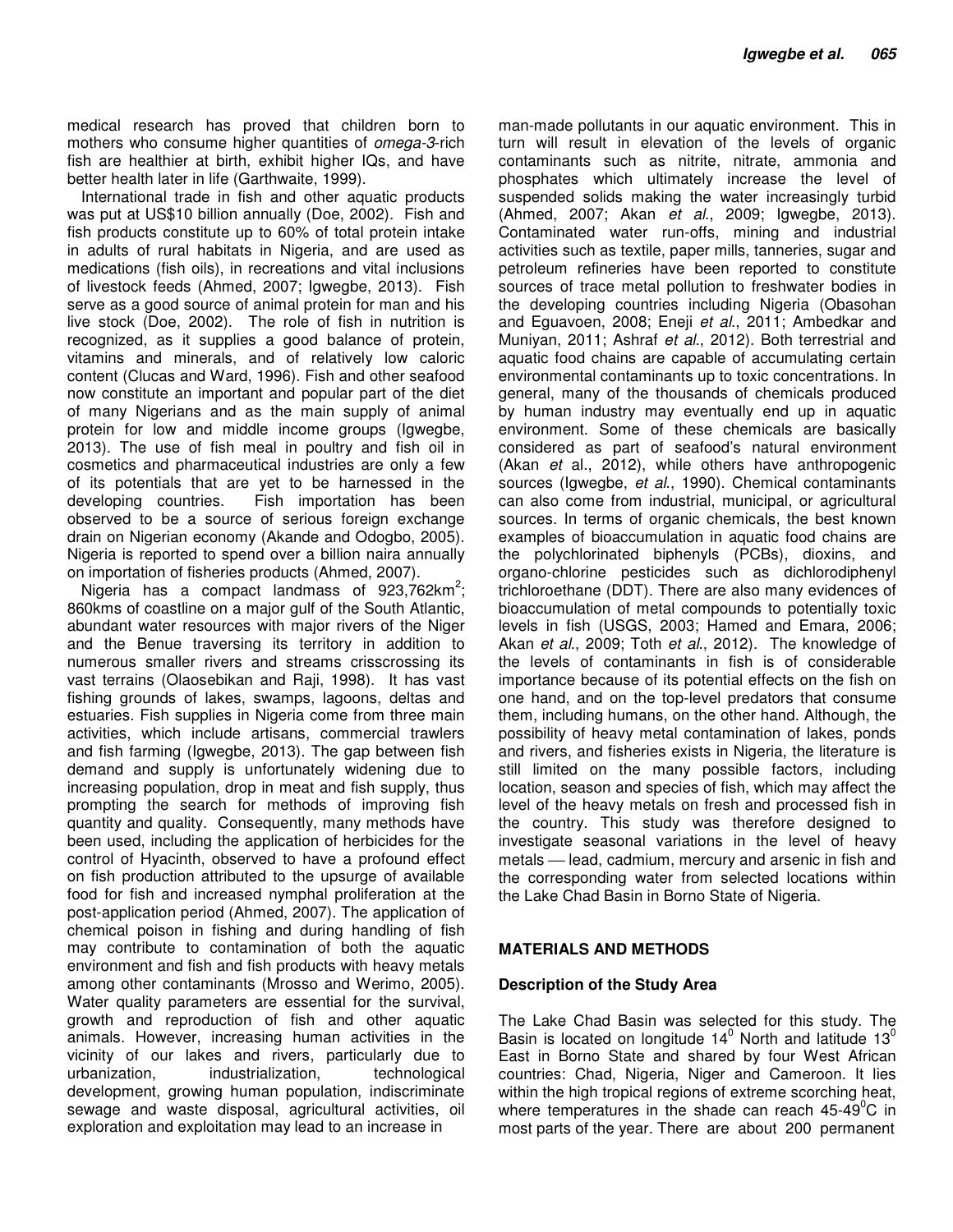and semi-permanent fishing communities and / or islands and over 40,000 fishermen on the Nigerian sector of the Lake Chad basin. It is the second largest basin in Africa after Congo basin (Akande and Odogbo, 2005; World Atlas, 2005; Ahmed, 2007); and one of the important sources of freshwater fish in Nigeria (Raji, 1992, Akande and Odogbo, 2005). It is located in the Sahel vegetational belt, south of Sahara with less than 600mm of rain annually, and contributes significantly to the domestic fish production, with an estimated annual yield of 70,000mt/year from Lake Chad and 870mt/year from Alau Dam (Ahmed, 2007). The inland waters of Lake Chad basin, which include Daban Masara and Dorobaga (**Figure 1**), occupy vast marshy swamps on the flood plains during the wet season (July – September). The Basin is also endowed with shallow euthrophic water bodies, all produce approximately 13% of Nigerian inland fish (Raji, 1992), the predominant fish species in the area include Clarias, Tilapia, Gymnarchus, Heterotis, Lates niloticus, Protopterus, Alestes, Synodontis, Citharius, etc (Ahmed, 2007). The area is also characterized by unstable and sporadic rain patterns, drought, overfishing, mining and other human activities capable of contributing to environmental pollutions. Specifically, Lake Chad reportedly receives waste water from Komadugu Yobe River in Yobe State and the Ngadda and Yedzeram River Systems from Borno State (**Figure 1**). The Basin is also polluted by textile and tannery effluents in the upstream part of the lake on one hand, and from the waste water discharged from the settlements along Chari Lagoon and Kamadugu Yobe River course, from abattoirs, hotels, hospitals, mining wastes, agricultural wastes (used pesticides and agrochemicals through return flow of water, runoff and percolation from irrigated fields), on the other hand. The banks of these water bodies are dominated by intensive irrigational farming and fishing activities and serve as nesting ground for several species of birds as well as points for different types of livestock (cattle, camels, etc). Salt mining is also a common feature in Lake Chad basin. Alau Dam, on the other side, also receives waste water from agricultural activities as a result of water flow from River Yedzram and River Gombole which meet at a confluence at Skambisha from where they flow, with large quantities of waste, as River Ngala into Alau Dam. There is therefore need to periodically assess the burden of heavy metals in fish and water bodies in the area so as to determine their suitability as seafood and sources of fish to the inhabitants of the immediate environment and beyond. Thus, the three major fish harvesting sites  $-$  Alau Dam, Doronbaga and Daban Masara, were chosen for this study.

#### **Apparatus**

Insulated plastic coolers (100 liters capacity), stainless steel cutting utensils (knives and spoons), a food grade grinder with stainless steel cutting blades, Teflon glass beakers, volumetric flasks (50, 100, 1000mL capacity), graduated cylinders, watch glass, plastic funnels, polyethylene sheets, Whatman ashless filter papers 125mm, hot water bath, polyfloro-tetratheylene (PFTE) plastic containers with screw caps (100ml). All glass and plastic wares were soaked over night in 10% (v/v) nitric acid, followed by washing with 10% (v/v) hydrochloric acid, and thoroughly rinsed with double distilled water (Wiersma et al., 1986; Khansari et al., 2005; BCS, 2006; Igwegbe, 2013).

A Buck 205 Atomic Absorption Spectrophotometer (AAS) and Inductively Coupled Plasma / Optical Emission Spectrophotometer (ICP-OES), Buck Scientific Inc., USA, were used in the quantification of the heavy metals: lead and cadmium, mercury and arsenic, respectively.

# **Reagents**

All reagents used were of analytical grades, and included concentrated nitric acid (sp. gr. 1.42 g/  $20^{\circ}$ C, 68-72% m/w; BHD Chemical Ltd., Poole, England), concentrated hydrochloric acid (sp. gr. 1.73 g/20 $^{\circ}$ C, 35 – 37.5%; May and Baker Ltd., Bagenmam, England), concentrated sulfuric acid (sp. gr.  $1.84$  g/20<sup>°</sup>C, 98% m/w; Fison Scientific Equipment, Loughborough, England. Oxides of lead, cadmium, mercury and arsenic (98.5 - 99.5%) metals (Reidel-de Haem, Germany). The metallic oxides were used to spike selected samples with measured concentrations of the heavy metals for the recovery and repeatability test.

# **Sample Collection and Preparation**

Four (4) species of fish namely: Tilapia nilotica (Tilapia), Synodontis guntheri (locally known as Kurungu), Heterotis niloticus (locally known as Bargi), and Clarias anguillaris (Catfish) were collected directly from the locations due to their availability in large quantities in all the three sites: Alau Dam, Doronbaga, and Daban Masara (**Figure 1**). For the purpose of comparison, care was taken to select only the similar species, both in quantity and size, from all the three locations under investigation, and in sufficient quantities to guarantee representative sample of each species from each location. Sampling for the dry season commenced from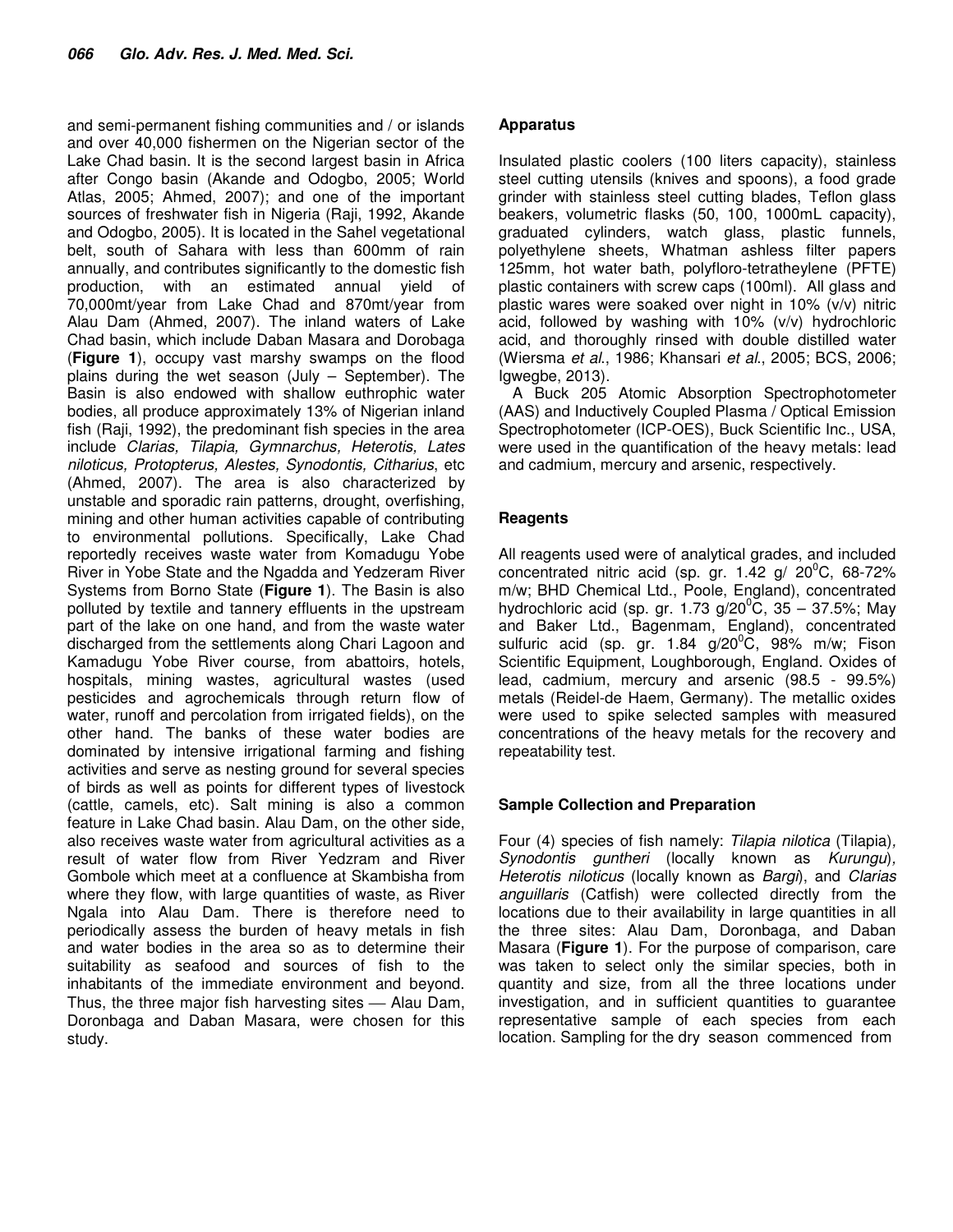

**Figure 1.** Base Map of Borno State showing the Sampling Locations from Lake Chad Basin (Igwegbe, 2013)

**\*Sampling Points:** Alau Dam, Doban Masara and Doron Baga.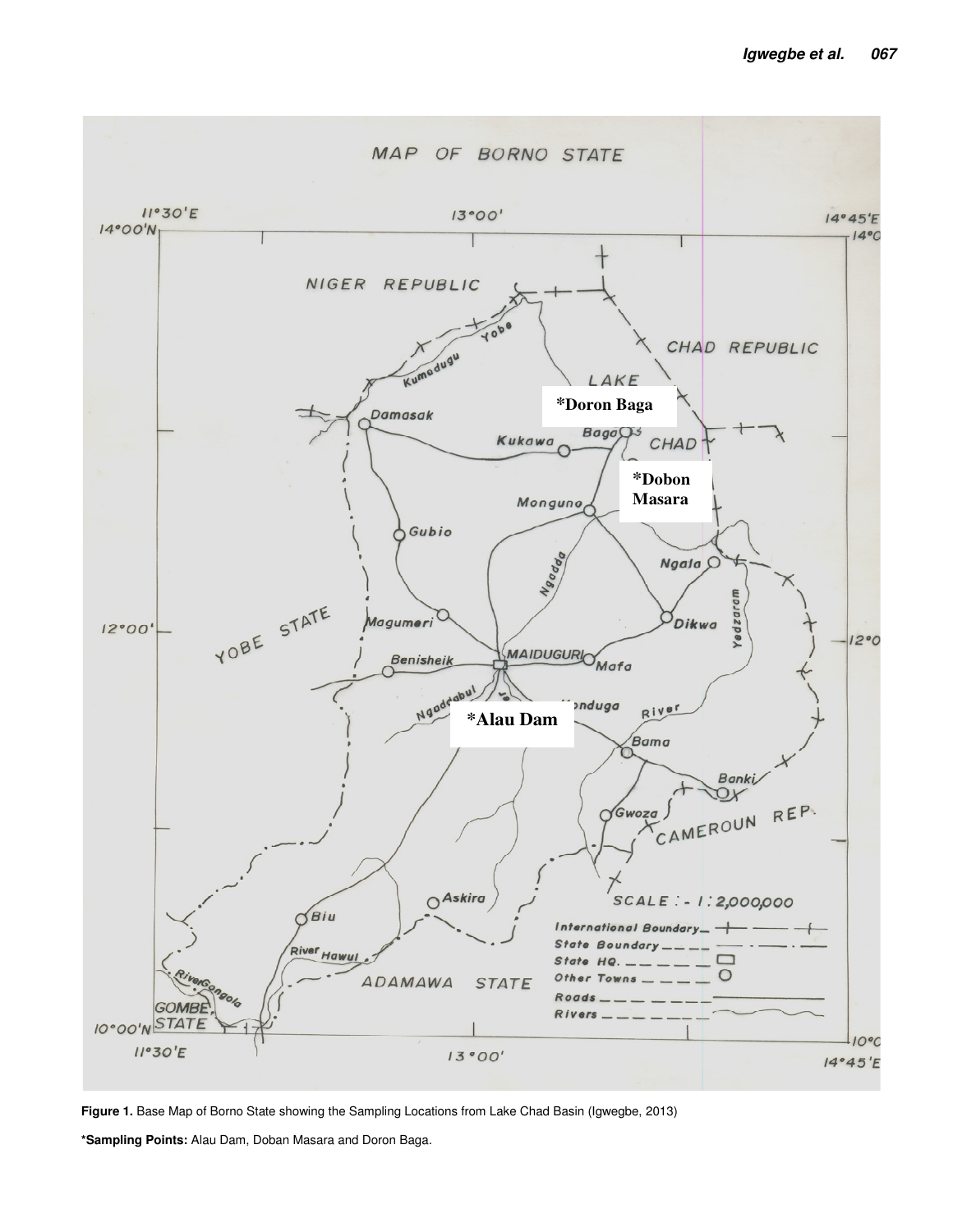September to March; , while the sampling for the rainy season started from May to August, within the sample period. Samples were transported from sites to Food Science laboratory, University of Maiduguri, inside the previously cleaned insulated plastic coolers (100 liters capacity) containing ice blocks, where they were identified (with the help of Olaosebikan and Raji, 1998), sorted by location, species, and size. Fish packed in the insulated containers with ice blocks maintained its fresh quality for at least 72 hours. Sample for each treatment consisted of 3 to 5 individual fish from each location. Fish were trimmed, eviscerated, scaled, washed and rinsed three times with double distilled water and stored in ice blocks until wet-digested with the concentrated acids. A sample preparation technique was developed to prevent cross-contamination between samples as metals are found in slimes, blood and scales of fish. Only stainless steel cutting utensils were used during the trimming, evisceration and cleaning of the fish, and the preparation surfaces were covered with polyethylene sheets, with the sheets replaced between the preparations of each sample. Only the edible parts (the muscles) of the fish species were used and samples were treated and / or prepared as though they were for human consumption.

# **Water Sampling**

Water samples were collected from five (5) different points and at depths of at least two (2) meters, from each of the three locations under investigation. The water samples were collected with plastic bottles, pooled, before taking one (1) liter into the previously cleaned plastic bottles. The samples were acidified with 10%  $HNO<sub>3</sub>$  to keep the metals in solution and minimize their adsorption on the plastic bottles (Igwegbe, 2013). Precautions were taken to minimize risks of contamination. Fifty (50) mL of water from each location was measured and filtered into the PFTE plastic bottles using the ashless filter papers and then stored until analyzed by the AAS and ICP-OES.

# **Sample Digestion (metal extraction)**

The previously cleaned fresh fish samples were first macerated and then homogenized thoroughly in the food blender with stainless steel cutters. Three (3) grams of the homogenized oven-dried fresh samples were weighed, in triplicate, into the 50ml Teflon glass beakers and then passed through the digestion process. The digestion process was as follows: 10ml of concentrated  $HNO<sub>3</sub>$  and 5ml of concentrated  $H<sub>2</sub>SO<sub>4</sub>$  were slowly added to the previously weighed samples, covered with the watch glass, and allowed to digest overnight (Khansari et al., 2005; Voegborlo et al., 1999; Rahimi et al., 2010). The beakers containing the samples were then heated

gently in the hot water bath to complete dissolution for 2 to 3 hours (appearance of clear solution). The beakers containing the samples were then cooled and the solution transferred quantitatively into 50ml volumetric flasks and made up to the mark with double distilled water; and then stored in the PFTE plastic containers until analyzed with the AAS. Blanks were prepared exactly in the similar manner but without the fish samples.

# **Validation of the method**

To determine and verify the repeatability of the analytical methodology, standard stock solutions of lead, cadmium, mercury and arsenic were prepared by dissolving 2±0.1g of each of the metal oxides separately in 5ml of the concentrated HCl, quantitatively transferring into one liter volumetric flasks and making up the marks with the double distilled water. Homogenized fresh fish sample, Bargi from Alau Dam was spiked in triplicate for each metal, with 2ml of the stock solutions to yield 2ppm of lead, cadmium, mercury, and arsenic from each spiked sample. The spiked samples and blanks were then subjected to the digestion procedures (Wiersma et al., 1986; Khansari el al., 2005). The resulting solutions were analyzed for the metal concentrations.

# **Statistical Analysis**

Data obtained in this study were subjected to analyses of variance (ANOVA). The test for significant of differences between the factors investigated (otherwise known as mean separation), was conducted at 5% levels of significance, using the Duncan's Multiple Range Test (Montgomery, 1976; Gomez and Gomez, 1983). Correlation analysis was also conducted at 5%.

# **RESULTS AND DISCUSSION**

# **Recovery Test**

The results of analysis of the heavy metals for the spiked samples are given in **Tables 1 – 4**. The mean recovery for each of the four metals from the fish samples examined is 100.20% for lead (ranging from 99.94 - 100.60%), cadmium 99.96% (ranging from 99.95 – 99.96%), mercury 99.41% (ranging from 99.40 – 99.41%), and arsenic 100.02% (ranging from 100.01 – 100.02%). The recovery of these heavy metals obtained in this study is highly comparable to those obtained through the similar techniques by other investigators including Ashraf (2006), Voegborlo et al. (1999), Khansari et al. (2005), Ekpo et al. (2008), Rahimi et al. (2010) and Olusegun (2011). Good recoveries of the metals from the spiked samples demonstrate accuracy of the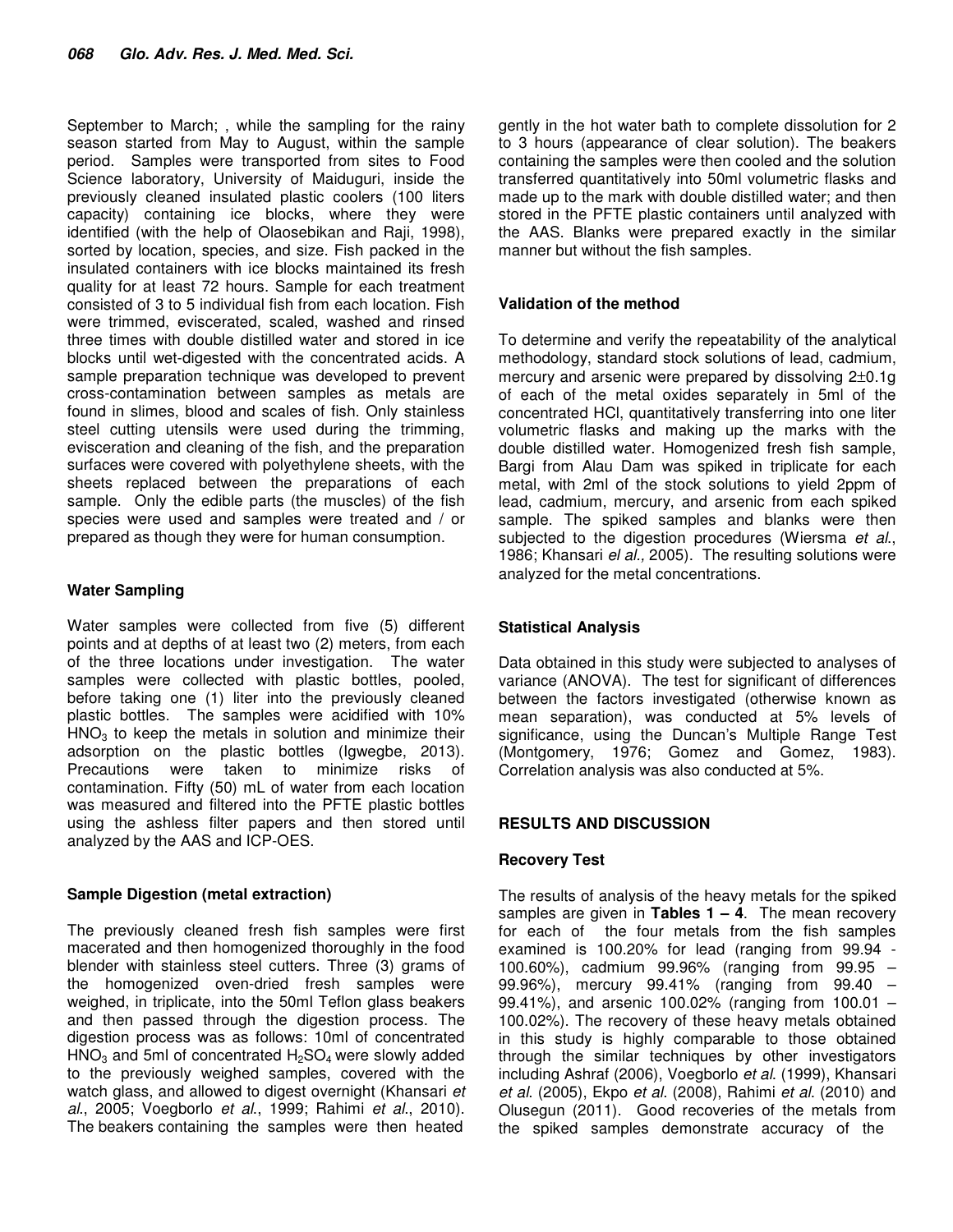**Table 1.** Recovery of Lead (Pb) from spiked fresh Bargi from Alau Dam

| <b>Concentration of Pb</b> | <b>Concentration of Pb</b> |            |
|----------------------------|----------------------------|------------|
| added (ppm)                | recovered (ppm)            | % Recovery |
| 2.000                      | 2.0012                     | 100.60     |
| 2.000                      | 1.9988                     | 99.94      |
| 2.000                      | 1.9989                     | 99.95      |
| Blank                      | *ND                        |            |

\*ND = not detected in triplicate determinations

**Table 2.** Recovery of cadmium (Cd) from spiked fresh Bargi from Alau Dam

| <b>Concentration of Cd</b> | <b>Concentration of Cd</b> |            |
|----------------------------|----------------------------|------------|
| added (ppm)                | recovered (ppm)            | % Recovery |
| 2.000                      | 1.9992                     | 99.96      |
| 2.000                      | 1.9989                     | 99.95      |
| 2.000                      | 1.9989                     | 99.95      |
| <b>Blank</b>               | *ND                        | -          |

\*ND = not detected in triplicate determinations

**Table 3.** Recovery of Mercury (Hg) from spiked fresh Bargi from Alau Dam

| <b>Concentration of Hg</b> | <b>Concentration of Hg</b> |            |
|----------------------------|----------------------------|------------|
| added (ppm)                | recovered (ppm)            | % Recovery |
| 2.000                      | 1.9882                     | 99.41      |
| 2.000                      | 1.9880                     | 99.40      |
| 2.000                      | 1.9881                     | 99.41      |
| <b>Blank</b>               | *ND                        | -          |

\*ND = not detected in triplicate determinations

**Table 4.** Recovery of Arsenic (As) from spiked fresh Bargi from Alau Dam

| <b>Concentration of As</b> | <b>Concentration of As</b> |            |  |  |
|----------------------------|----------------------------|------------|--|--|
| added (ppm)                | recovered (ppm)            | % Recovery |  |  |
| 2.000                      | 2.0003                     | 100.02     |  |  |
| 2.000                      | 2.0002                     | 100.01     |  |  |
| 2.000                      | 2.0003                     | 100.02     |  |  |
| <b>Blank</b>               | *ND                        | -          |  |  |

\*ND = not detected in triplicate determinations

analytical methods.

The levels of the heavy metals recorded from the water samples during the dry and rainy seasons are presented in **Table 5**, together with their statistical parameters. The result revealed the presence, but at low concentrations, of the four toxic heavy metals in the water samples collected from the three locations during the two seasons. On a seasonal scale, significant variations (P≤0.05) were observed in the concentrations of lead between the three locations, and in mercury concentrations between Alau Dam and Daban Masara and Doronbaga, during the dry season (**Table 5**). A significant variation was also

observed in mercury concentrations between Alau Dam and Daban Masara and Doronbaga during the rainy season. The highest mean lead values, 0.00277 and 0.00220 ppm, were recorded in water samples from Doronbaga and Daban Masara, during the dry and rainy seasons, respectively (**Table 5**). The highest concentrations of cadmium, 0.00280 and 0.00283ppm were recorded in water samples from Alau Dam and Doronbaga, respectively, during the dry season. Arsenic was observed to be the lowest among the heavy metal concentrations (0.00026 and 0.00027 ppm) in Doronbaga and Alau Dam, respectively, in both seasons. Although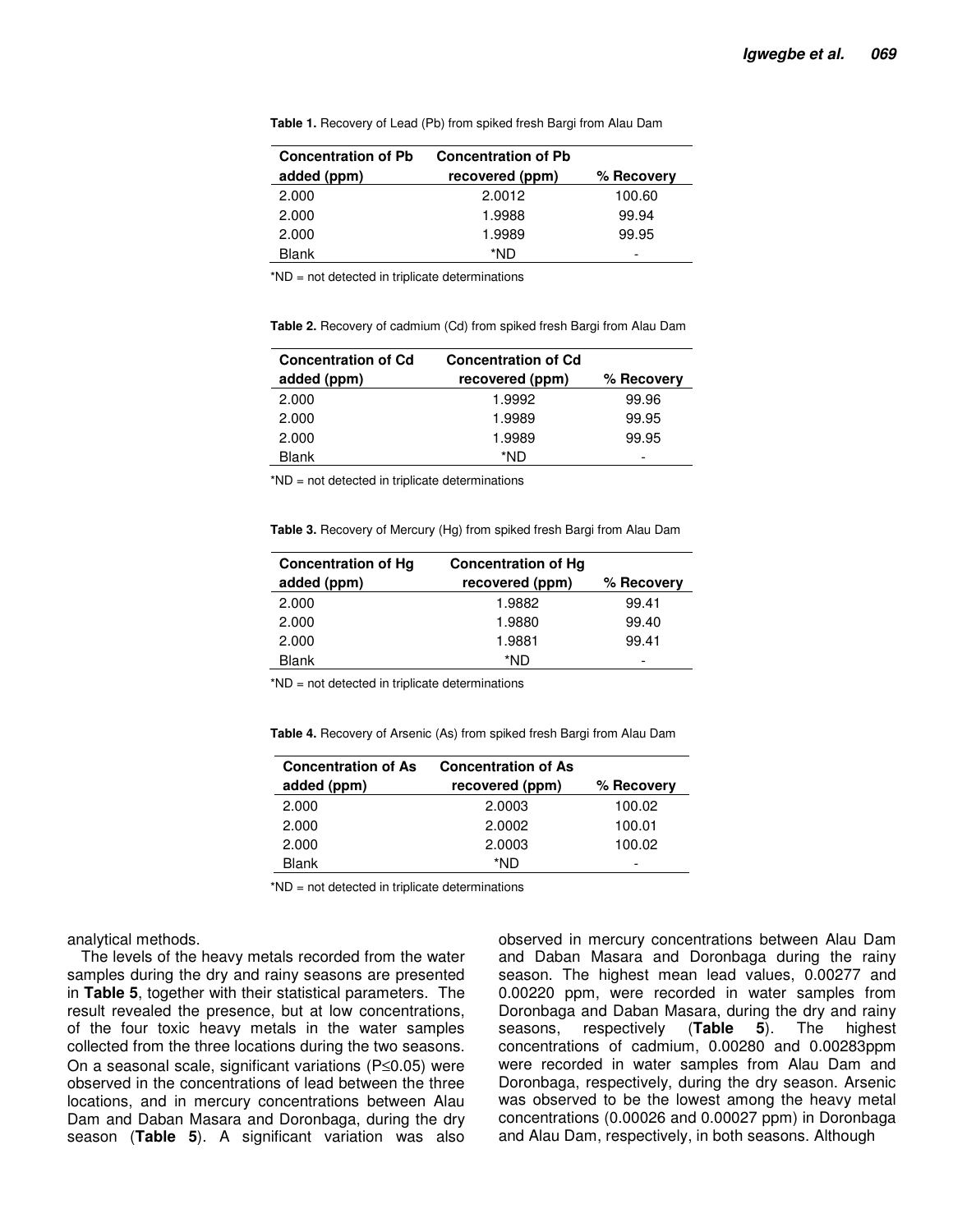| Table 5. Effects of Season on the concentration of Lead (Pb), Cadmium (Cd), Mercury (Hg) and Arsenic (As) in water Samples from<br>the three Locations (ppm) |  |  |  |  |  |  |  |  |
|--------------------------------------------------------------------------------------------------------------------------------------------------------------|--|--|--|--|--|--|--|--|
|                                                                                                                                                              |  |  |  |  |  |  |  |  |

|             | <b>Heavy Metal</b> |                   |                   |              |                     |                   |                      |                     |  |  |  |
|-------------|--------------------|-------------------|-------------------|--------------|---------------------|-------------------|----------------------|---------------------|--|--|--|
|             |                    |                   | <b>Dry Season</b> |              | <b>Rainy Season</b> |                   |                      |                     |  |  |  |
|             | <b>Pb</b>          | C <sub>d</sub>    | Hg                | As           | <b>Pb</b>           | C <sub>d</sub>    | Hg                   | As                  |  |  |  |
| Location    | $(x10^{-3})$       | $(x10^{-3})$      | $(x10^{-3})$      | $(x10^{-3})$ | $(x10^{-3})$        | $(x10^{-3})$      | (x10 <sup>-3</sup> ) | $(x10^{-3})$        |  |  |  |
| Alau Dam    | 1.27 <sup>a</sup>  | 2.80 <sup>b</sup> | 1.37 <sup>a</sup> | $0.40^{b}$   | $2.13^{a}$          | $0.73^{\circ}$    | 0.70 <sup>a</sup>    | $0.27$ <sup>c</sup> |  |  |  |
| Dabamasara  | $2.47^{b}$         | 0.67 <sup>a</sup> | $0.77^{b}$        | $0.33^{b}$   | 2.20 <sup>a</sup>   | 1.23 <sup>b</sup> | $2.13^{b}$           | $0.77^{b}$          |  |  |  |
| Doronbaga   | $2.77^{b}$         | $2.83^{b}$        | $0.50^{b}$        | $0.26^{b}$   | 1.93 $a$            | 0.93 <sup>b</sup> | 1.93 <sup>b</sup>    | 0.60 <sup>b</sup>   |  |  |  |
| <b>Mean</b> | 2.17               | 2.10              | 0.87              | 0.33         | 2.09                | 0.97              | 1.59                 | 0.54                |  |  |  |
| <b>SE</b>   | 0.07               | 1.66              | 0.13              | 0.08         | 0.15                | 0.28              | 0.13                 | 0.07                |  |  |  |
| LSD (5%)    | 0.26               | 6.53              | 0.51              | 0.31         | 0.60                | 1.10              | 0.51                 | 0.29                |  |  |  |
| CV (%)      | 5.30               | 37.40             | 75.80             | 40.60        | 12.60               | 50.50             | 14.20                | 23.30               |  |  |  |

 $SE =$  standard error;  $LSD =$  least significant difference;  $CV =$  coefficient of variation

Standard Deviation for all means ranged from ± **0.000** to ±**0.0002**

**\***In any column, means bearing the same superscript are not significantly different (**P**≥**0.05**)



**Figure 2.** Seasonal variation on the concentration of Pb (ppm) in water samples from the three locations

there was no uniformity in the distribution of the metals in water samples from the three locations, higher levels of the heavy metals, particularly lead and cadmium, were generally observed in water samples collected during the dry season than that of the rainy season (**Figures 2** to **5**). The possible reasons for this could be (a) concentration of the metals due to reduced volume of the water bodies associated with higher evaporation rate induced by the higher water temperatures during the dry season, and (b) seasonal variations in the nature of anthropogenic sources of pollutants, such as application of fertilizers by dry season

farmers, farming along the banks of these water bodies, in addition to the burning of bushes and waste incinerations which are very common around the areas during the dry seasons. Ahmed (2007) recorded high levels of ammonia and dissolved oxygen as well as high pH in Alua Adam, associated with extensive application of fertilizers by dry season farmers, particularly along the banks of Alua Dam. It has also been reported (Akan et al., 2009 and 2012) that River Nagada, which receives copious amounts of wastes from both residential houses and abattoirs sited along its course, empties into Alau Dam. The authors also observed that treated water from the Municipal waste and the abattoir located near the river contained large amounts of heavy metals, which when in super abundance, may cause disruption to the ecological balance of the river. The general trend in the concentrations of the heavy metals in the water samples during the dry and rainy seasons were, respectively, as follows:  $Cd > Pb > Hg > As$  and  $Pb > Hg > Cd > As$ (**Table 5** and **Figures 2** to **5**).

On the hand, The comparison between the dry and rainy season heavy metal mean concentrations in the fresh fish samples from the three locations are presented in **Table 6**. Significant variations (P≤0.05) were mainly observed in mean lead concentrations among the fish types and between the locations. The seasonal mean concentrations of lead in fresh Bargi from Alau Dam were 0.00127ppm (dry season) and 0.00223ppm (rainy season). The corresponding values for the similar fish from Daban Masara and Doronbaga were 0.00167ppm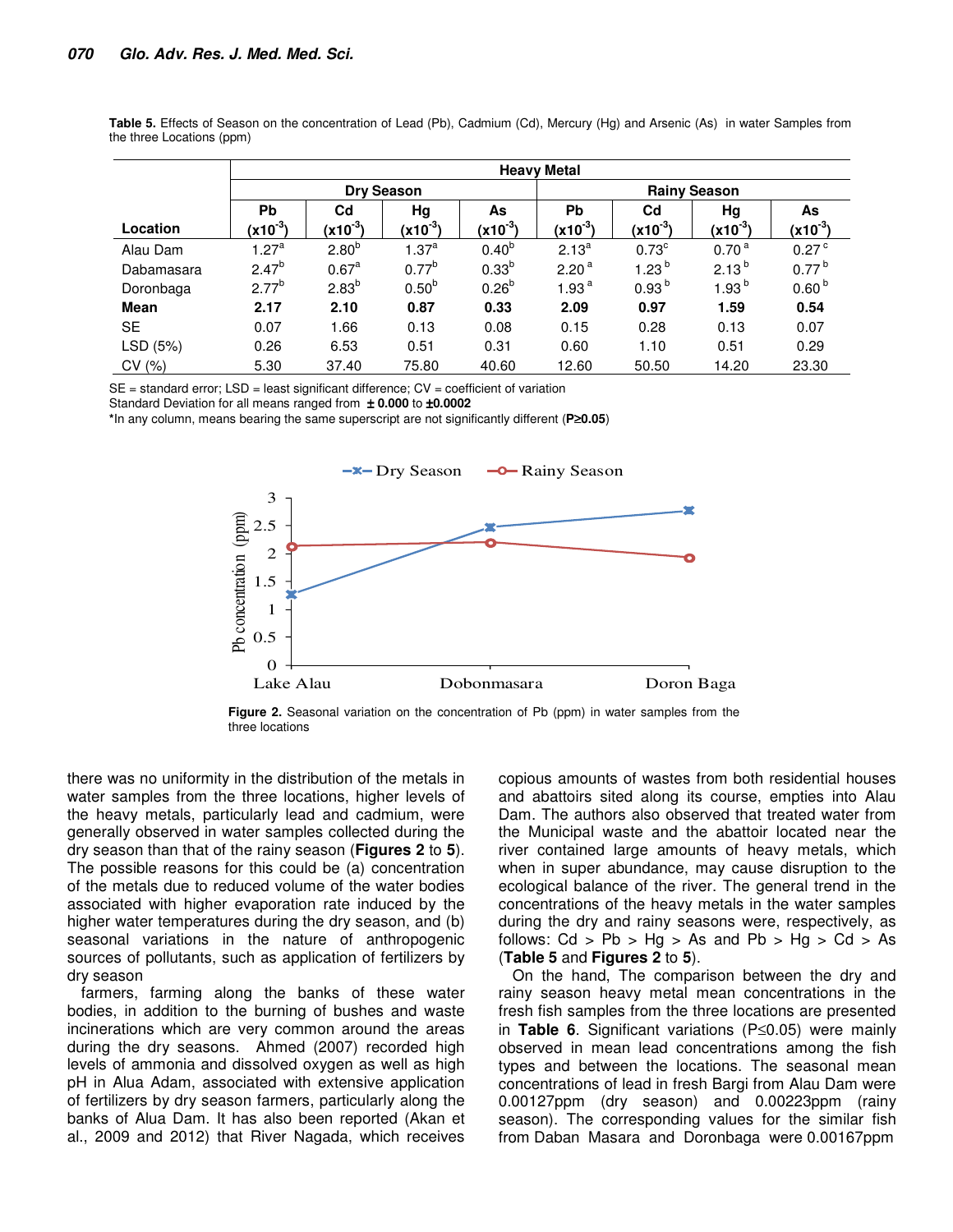

**Figure 3.** Seasonal variation on the concentration of Cd (ppm) in water samples from the three locations



**Figure 4.** Seasonal variation on the concentration of Hg (ppm) in water samples from the three locations



**Figure 5.** Seasonal variation on the concentration of As (ppm) in water samples from the three locations

(dry season) and 0.00127ppm (rainy season) and, 0.00253ppm (dry season) and 0.00143ppm (rainy season). Similarly, the mean lead concentrations recorded in catfish from Alau Dam, Daban Masara and Doronbaga were 0.00163 and 0.00183ppm; 0.00163 and 0.00143ppm and, 0.00167 and 0.00210ppm in dry and rainy seasons, respectively. The highest mean concentration of lead, 0.00633ppm, was recorded in fresh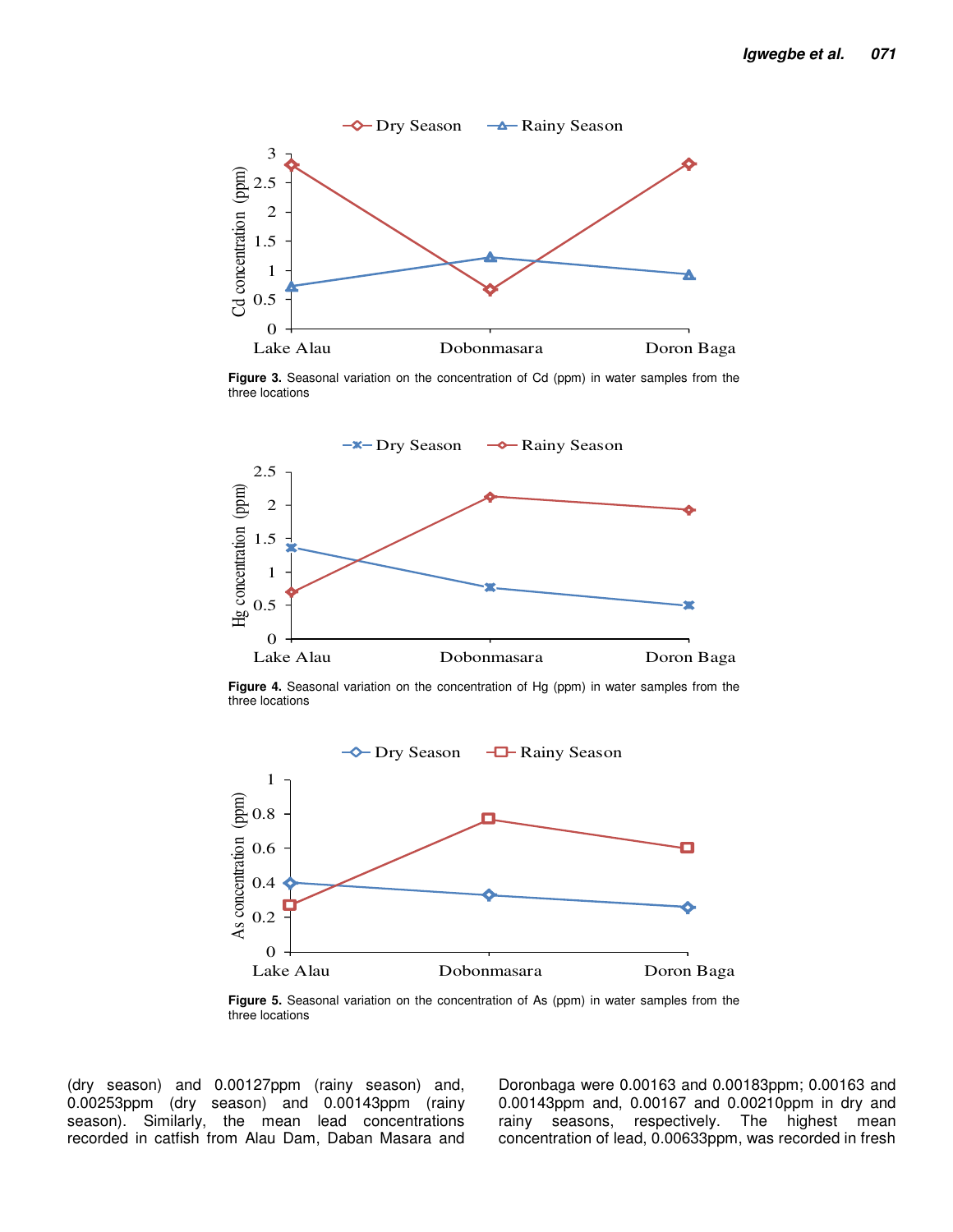| <b>LOCATION:</b>    |          | <b>Alau Dam</b><br>Daban Masara |                                        |                              |                                 | Doronbaga                       |                              |  |
|---------------------|----------|---------------------------------|----------------------------------------|------------------------------|---------------------------------|---------------------------------|------------------------------|--|
| Season:             |          | Dry                             | Rainy                                  | Dry<br>$x10^{-3}$ ppm        | Rainy                           | Dry                             | Rainy                        |  |
| <b>Type of Fish</b> | Metal    |                                 |                                        |                              |                                 |                                 |                              |  |
| Bargi               | Pb       | 1.27 <sup>a</sup>               | 2.23 <sup>b</sup>                      | 1.67 <sup>c</sup>            | 1.27 <sup>a</sup>               | 2.53 <sup>d</sup>               | $1.43^a$                     |  |
|                     | Cd       | $0.47^{\text{a}}$               | 0.50 <sup>a</sup>                      | 0.37 <sup>ab</sup>           | 0.30 <sup>ab</sup>              | $0.53^{a}$                      | $0.23^{b}$                   |  |
|                     | Hg       | 0.93 <sup>b</sup>               | $0.87^{b}$                             | 1.63 <sup>c</sup>            | $0.60^{ab}$                     | 0.67 <sup>ab</sup>              | $0.80^{ab}$                  |  |
|                     | As       | $0.30^{a}$                      | $0.30^{a}$                             | $0.43^{a}$                   | $0.23^{\circ}$                  | $0.20^{\rm a}$                  | $0.30^{a}$                   |  |
| Catfish             | Pb       | $1.63^{a}$                      | $1.83^{a}$                             | 1.63 <sup>ac</sup>           | $1.43$ <sup>ac</sup>            | 1.67 <sup>ac</sup>              | $2.10^{b}$                   |  |
|                     | Cd       | $0.33^{a}$                      | $0.43$ <sup>ac</sup>                   | $0.33^{a}$                   | $0.23^{a}$                      | 0.27 <sup>a</sup>               | 0.67 <sup>c</sup>            |  |
|                     | Hg       | $0.97^{\text{a}}$               | 1.03 <sup>a</sup>                      | $0.97^{\text{a}}$            | 0.50 <sup>c</sup>               | 0.67 <sup>c</sup>               | 1.90 <sup>b</sup>            |  |
|                     | As       | $0.37$ <sup>ac</sup>            | $0.37$ <sup>ac</sup>                   | $0.37$ <sup>ac</sup>         | 0.20 <sup>a</sup>               | $0.23^{a}$                      | 0.60 <sup>c</sup>            |  |
| Kurungu             | Pb       | 1.26 <sup>a</sup>               | 1.80 <sup>d</sup>                      | 1.26 <sup>a</sup>            | 1.06 <sup>a</sup>               | $6.33^{b}$                      | 2.36 <sup>c</sup>            |  |
|                     | Cd       | $0.33^{a}$                      | $0.43^a$                               | $0.33^{a}$                   | $0.23^{a}$                      | 0.30 <sup>a</sup>               | 0.73 <sup>c</sup>            |  |
|                     | Hg       | $1.73^a$                        | 1.00 <sup>b</sup>                      | $1.73^a$                     | 0.67 <sup>c</sup>               | $1.20^{b}$                      | 2.00 <sup>d</sup>            |  |
|                     | As       | $0.47^{\circ}$                  | $0.43^{\text{a}}$                      | $0.47^{\rm a}$               | 1.00 <sup>b</sup>               | $0.12^{\circ}$                  | $0.60^{\text{a}}$            |  |
| Tilapia             | Pb<br>Cd | $1.13^{a}$<br>$0.43^{\text{a}}$ | 1.60 <sup>b</sup><br>0.37 <sup>a</sup> | $1.13^{a}$<br>$0.43^{\circ}$ | $1.70^{b}$<br>$0.40^{\text{a}}$ | $1.47^{b}$<br>0.20 <sup>a</sup> | $2.53^{\circ}$<br>$0.73^{b}$ |  |
|                     | Hg       | 1.00 <sup>a</sup>               | $0.83^{a}$                             | 1.00 <sup>a</sup>            | 1.00 <sup>a</sup>               | $0.93^{a}$                      | 1.00 <sup>a</sup>            |  |
|                     | As       | $0.53^{a}$                      | 0.30 <sup>a</sup>                      | $0.53^{a}$                   | $0.37^{a}$                      | $0.33^{a}$                      | $0.40^{\text{a}}$            |  |

**Table 6**. Comparison of Dry and Rainy Season Mean Heavy Metal Concentrations (ppm) in Fresh Fish Samples from the Three Locations

Standard Deviation for all means ranged from ± **0.000** to ±**0.0002**

**\***In any row, means bearing different superscripts are significantly different (**P**≤**0.05**)

Kurungu fish sampled from Doronbaga during the dry season; and the corresponding value obtained during the rainy season was 0.00236ppm (**Table 6**). Cadmium, mercury and arsenic seasonal mean concentrations among the fish types and between the locations were not significantly different (P≥0.5), though higher concentrations of the heavy metals were recorded in fresh fish samples collected during the rainy season than the dry season. These variations in the metal contents of the fish samples can be attributed to the different pollution levels at these locations. Lake Chad is reported to receive its water from various rivers in Nigeria, Chad, Cameroon and Niger Republic (Bdliya and Tagi, 2011). The rivers, whose peak flows are recorded during the rainy season are suspected to carry materials ranging from elements washed from the earth to effluents from domestic and farming activities as well as industries located along the banks of these rivers to different water bodies in the basin including Alau Dam, Daban Masara and Doronbaga. Obasohan and Eguavoen (2008) attributed slight seasonal variations in mean concentration of some heavy metals including lead and cadmium, to lack of uniformity in the distribution and possible bio-availability of the metals in different sample stations. They also suggested that low rainy season metal levels in fish muscles could be as result of low bioavailability due to reduced metal concentrations in rivers

arising from dilution associated with heavy rains during the rainy season, whereas increased heavy metal concentrations in fresh fish samples observed during the dry season was attributable to changes associated with increased water temperatures during the season.

Toxic heavy metals may influence the role of essential metals as cofactors for enzymes or metabolic processes. For instance, lead has been observed to interfere with the calcium-dependent release of neuro-transmitters (Annua and Cuomo, 1988; Bellinger et al., 1992). Also, lead, cadmium and vitamin D have been shown to have a complex relationship affecting mineralization of bone, and there exists a more direct influence involving impairment of 1-25-dihydroxy vitamin D synthesis in the kidney (Lutz et al., 1996; Needleman et al., 1979)**.** 

In general, the concentrations of lead, cadmium, mercury and arsenic recorded in this study are within the ranges, and below the values obtained in some similar studies in Nigeria and around the world (Luczynskan and Bruck-Jastrzebska, 2006; Obasohan and Eguaveon, 2008; Abdel-Baki et al., 2011; Ambedkar and Muniyan, 2011). Many previous literatures have shown that the occurrence of toxic elements in fish is related to length of time in water, weight, age, sex of fish, their feeding habits and bio-availability of the specific metal (Khansari et al., 2005; Ashraf, 2006; Ekpo et al., 2008; Akan et al., 2009 and 2012; Rahimi et al., 2010; Voegborlo et al., 1999).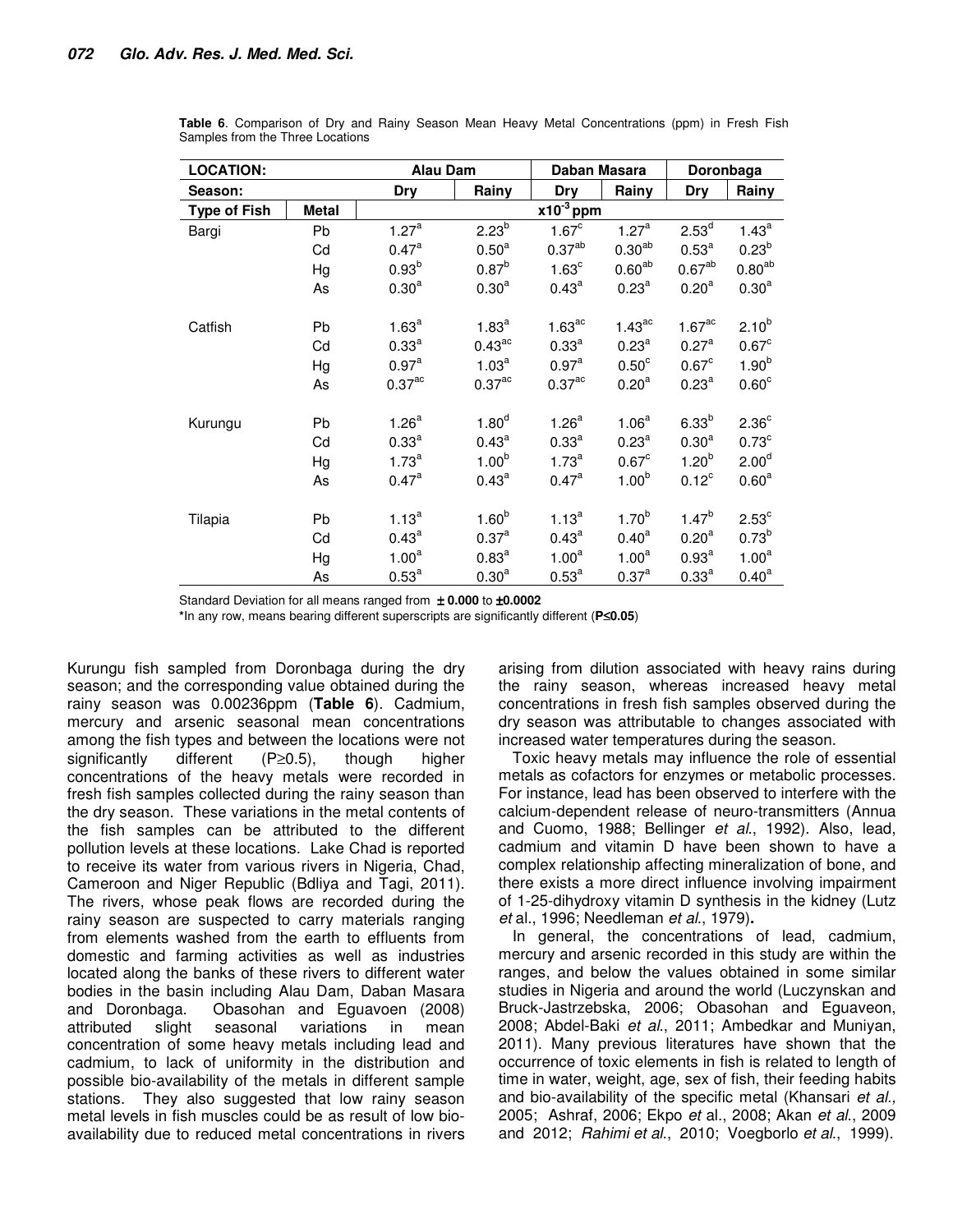| <b>LOCATION:</b>    |              | <b>Alau Dam</b><br>Daban Masara            |                       |                       |                   | Doronbaga         |                     |  |
|---------------------|--------------|--------------------------------------------|-----------------------|-----------------------|-------------------|-------------------|---------------------|--|
| Season:             |              | <b>Dry</b><br>Rainy<br><b>Dry</b><br>Rainy |                       |                       |                   | <b>Dry</b>        | Rainy               |  |
| <b>Type of Fish</b> | <b>Metal</b> |                                            |                       | $x10^{-3}$ ppm        |                   |                   |                     |  |
| Bargi               | Pb           | $1.27^w$                                   | $2.13^{\overline{w}}$ | $2.47^{\overline{w}}$ | $2.20^{\rm w}$    | $2.77^w$          | $1.93^{\rm w}$      |  |
|                     |              | $1.27^{f}$                                 | 2.23 <sup>f</sup>     | $1.67^{f}$            | $1.27^{f}$        | 2.53 <sup>f</sup> | $1.27^{f}$          |  |
|                     | Cd           | $2.80^w$                                   | $0.73^w$              | $0.67^w$              | $1.23^w$          | $2.83^w$          | $0.93^{w}$          |  |
|                     |              | $0.47^{\dagger}$                           | 0.50 <sup>f</sup>     | $0.37^{f}$            | 0.30 <sup>f</sup> | 0.53 <sup>f</sup> | 0.23 <sup>f</sup>   |  |
|                     | Hg           | $1.37^w$                                   | $0.70^{w}$            | $0.77^{\rm w}$        | $2.13^{w}$        | $0.50^w$          | $1.93^w$            |  |
|                     |              | 0.93 <sup>f</sup>                          | $0.87^{\rm f}$        | 1.63 <sup>f</sup>     | 0.60 <sup>f</sup> | $0.67^f$          | 0.80 <sup>f</sup>   |  |
|                     | As           | $0.40^w$                                   | $0.27^w$              | $0.33^w$              | $0.77^{\rm w}$    | $0.26^{w}$        | $0.60^w$            |  |
|                     |              | 0.30 <sup>f</sup>                          | 0.30 <sup>f</sup>     | 0.43 <sup>f</sup>     | 0.23 <sup>f</sup> | 0.20 <sup>f</sup> | 0.30 <sup>f</sup>   |  |
| Catfish             | Pb           | $1.27^w$                                   | $2.13^w$              | $2.47^w$              | $2.20^w$          | $2.77^{\rm w}$    | $1.93^{\rm w}$      |  |
|                     |              | $1.63^f$                                   | 1.83 <sup>f</sup>     | $1.63^f$              | $1.43^{f}$        | $1.67^f$          | 2.10 <sup>1</sup>   |  |
|                     | Cd           | $2.80^w$                                   | $0.73^{w}$            | $0.67^w$              | $1.23^w$          | $2.83^w$          | $0.93^{w}$          |  |
|                     |              | 0.33 <sup>f</sup>                          | 0.43 <sup>f</sup>     | 0.33 <sup>f</sup>     | $0.23^{\text{f}}$ | $0.27^f$          | $0.67^{\text{f}}$   |  |
|                     | Hg           | $1.37^w$                                   | $0.70^{w}$            | $0.77^{\rm w}$        | $2.13^w$          | $0.50^w$          | $1.93^w$            |  |
|                     |              | $0.97^{\text{f}}$                          | 1.03 <sup>f</sup>     | $0.97^{\text{f}}$     | 0.50 <sup>f</sup> | $0.67^{\text{f}}$ | 1.90 <sup>f</sup>   |  |
|                     | As           | $0.40^w$                                   | $0.27^w$              | $0.33^w$              | $0.77^{\rm w}$    | $0.26^w$          | $0.60^w$            |  |
|                     |              | $0.37^{f}$                                 | $0.37^{f}$            | $0.37^f$              | 0.20 <sup>f</sup> | 0.23 <sup>f</sup> | 0.60 <sup>f</sup>   |  |
| Kurungu             | Pb           | $1.27^w$                                   | $2.13^w$              | $2.47^w$              | $2.20^w$          | $2.77^w$          | $1.93^w$            |  |
|                     |              | 1.26 <sup>f</sup>                          | 1.80 <sup>f</sup>     | $1.26^{f}$            | 1.06 <sup>f</sup> | 6.33 <sup>f</sup> | 2.36 <sup>f</sup>   |  |
|                     | Cd           | $2.80^w$                                   | $0.73^w$              | $0.67^w$              | $1.23^w$          | $2.83^w$          | $0.93^{w}$          |  |
|                     |              | 0.33 <sup>f</sup>                          | 0.43 <sup>f</sup>     | 0.23 <sup>f</sup>     | 0.23 <sup>f</sup> | 0.30 <sup>f</sup> | $0.73^{\text{f}}$   |  |
|                     | Hg           | $1.37^w$                                   | $0.70^{w}$            | $0.77^{\rm w}$        | $2.13^{w}$        | $0.50^{w}$        | $1.93^w$            |  |
|                     |              | $1.73^{f}$                                 | 1.00 <sup>f</sup>     | $1.10^{f}$            | $0.67^f$          | 1.20 <sup>f</sup> | 2.00 <sup>1</sup>   |  |
|                     | As           | $0.40^w$                                   | $0.27^w$              | $0.33^w$              | $0.77^w$          | $0.26^{w}$        | $0.60^{\rm w}$      |  |
|                     |              | $0.47^{\text{f}}$                          | 0.43 <sup>f</sup>     | $0.37^{f}$            | 0.37 <sup>f</sup> | $0.17^f$          | 0.60 <sup>f</sup>   |  |
| Tilapia             | Pb           | $1.27^w$                                   | $2.13^w$              | $2.47^w$              | $2.20^w$          | $2.77^{\rm w}$    | $1.93^w$            |  |
|                     |              | $1.13^{f}$                                 | 1.60 <sup>f</sup>     | $1.77^{f}$            | 1.70 <sup>1</sup> | $1.47^{f}$        | $2.53^{\mathrm{f}}$ |  |
|                     | Cd           | $2.80^w$                                   | $0.73^w$              | $0.67^w$              | $1.23^w$          | $2.83^w$          | $0.93^w$            |  |
|                     |              | 0.43 <sup>f</sup>                          | $0.37^{\dagger}$      | $0.43^{\text{f}}$     | 0.40 <sup>†</sup> | 0.20 <sup>f</sup> | $0.73^{\text{f}}$   |  |
|                     | Hg           | $1.37^w$                                   | $0.70^{\rm w}$        | $0.77^{\rm w}$        | $2.13^{w}$        | $0.50^w$          | $1.93^w$            |  |
|                     |              | 1.00 <sup>f</sup>                          | $0.83^{\rm f}$        | 1.10 <sup>f</sup>     | 1.00 <sup>f</sup> | 0.93 <sup>f</sup> | 1.00 <sup>f</sup>   |  |
|                     | As           | $0.40^{\rm w}$                             | $0.27^{\rm w}$        | $0.33^w$              | $0.77^{\rm w}$    | $0.26^{w}$        | $0.60^w$            |  |
|                     |              | 0.53 <sup>f</sup>                          | 0.30 <sup>f</sup>     | 0.50 <sup>f</sup>     | $0.37^{f}$        | 0.33 <sup>f</sup> | 0.40 <sup>f</sup>   |  |

**Table 7.** Comparison of Dry and Rainy Season Mean Heavy Metal Concentrations in Fresh Fish and Water samples from the Three Locations (ppm)

 $w =$  mean concentration of the heavy metal in water sample (three determinations)

f = mean concentration of the heavy metal in fish sample (three determinations)

Season and location are also important in the levels of toxic elements accumulation in various species of fish (Moore, 2000; Rahimi et al., 2010). This can be clearly observed in the comparison of dry and rainy seasons mean heavy metal concentrations in fresh fish samples with the metals concentration in the corresponding water sample from each of the locations investigated (**Table 7**). Higher values of some of the metals were recorded in water, while lower values of other metals are recorded in corresponding fish samples during the two seasons and the values varied among the fish species and from one location to another. Some fish species investigated in this study were observed to have the ability to concentrate some of the metals even when the concentrations in the surrounding water were very low and vice versa (**Table 7**) The difference in ability of some fish to accumulate more metals than other fish species have been attributed to differences in physiological role of fish organs, including their regulatory ability, behaviour and feeding habits of the fish (Eneji et al., 2011). The result of this study is also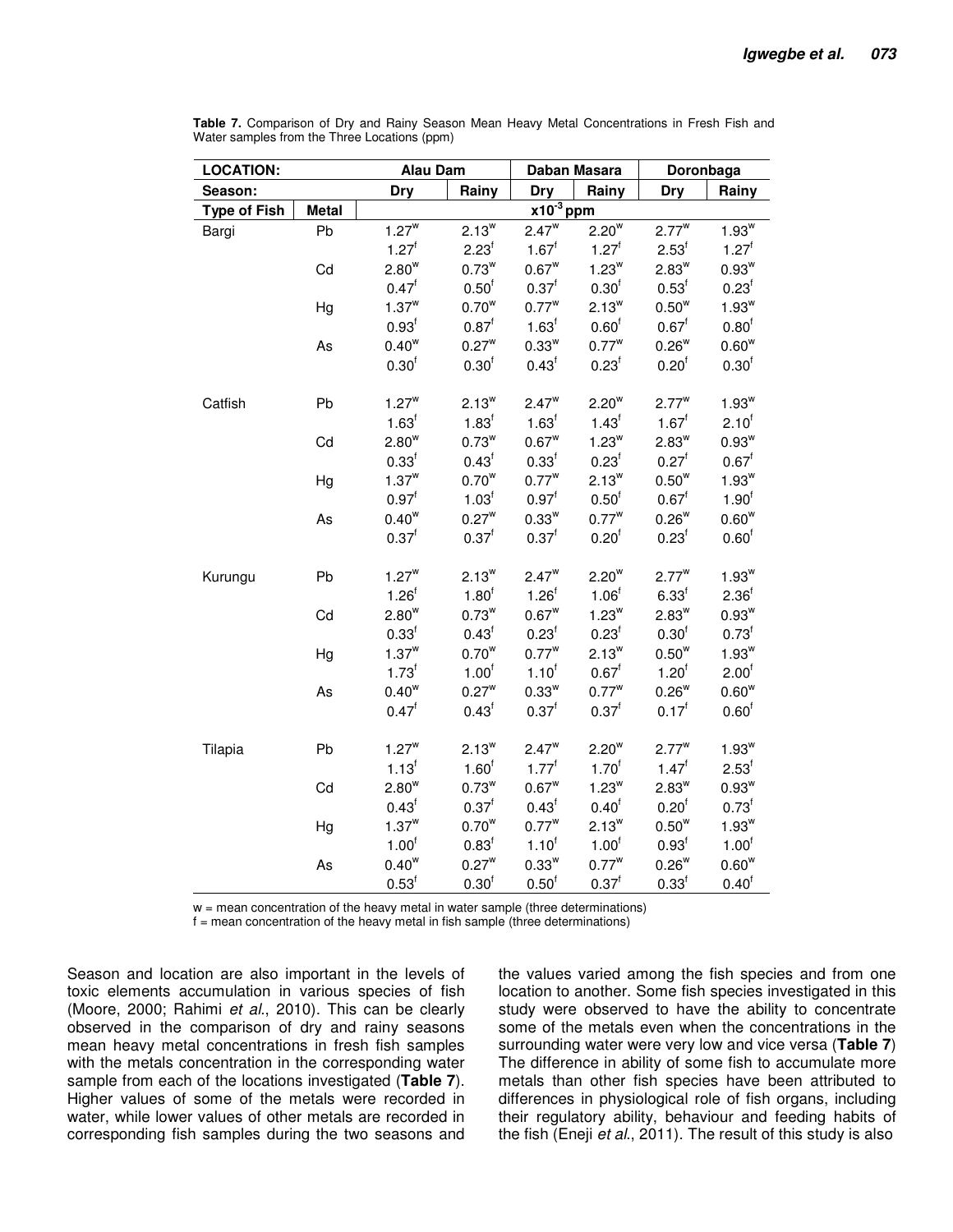|            | Pb(D)    | Pb(R)   | Cd(D)   | Cd(R)    | Hg(D)    | Hg(R)    | As(D)   | As $(R)$ |
|------------|----------|---------|---------|----------|----------|----------|---------|----------|
| Pb(D)      | 1.00     |         |         |          |          |          |         |          |
| Pb(R)      | $-0.45$  | 1.00    |         |          |          |          |         |          |
| $Cd$ $(D)$ | $-0.32$  | $-0.71$ | 1.00    |          |          |          |         |          |
| Cd(R)      | 0.68     | 0.36    | $-0.91$ | 1.00     |          |          |         |          |
| Hg(D)      | $-0.99$  | 0.55    | 0.20    | $-0.58$  | 1.00     |          |         |          |
| Hg(R)      | $0.95**$ | $-0.14$ | $-0.60$ | 0.870    | $-0.91$  | 1.00     |         |          |
| As $(D)$   | $-0.94$  | 0.71    | $-0.01$ | $-0.40$  | $0.98**$ | $-0.79$  | 1.00    |          |
| As $(R)$   | 0.86     | 0.07    | $-0.75$ | $0.96**$ | $-0.80$  | $0.98**$ | $-0.65$ | 1.00     |

**Table 8.** Coefficient of Correlation between Heavy Metal Concentrations in Three Locations based on Season

 $D = Dry season$ ;  $R = Rainy season$ ;  $R = 0.878$  at 5%.

\*\* = significant at 5%

in line with the notion that the rains may wash down intercontinental contaminants including heavy metals into rivers, lakes and ponds, leading to gradual build up of these toxicants in the aquatic systems. Higher concentrations of the heavy metals in water samples, where it occurs, may also be as a consequence of the channeling of flood water from all corners of the fishing communities, with its attendant contaminants from waste dumps and flowing through farm areas where pesticides, fungicides, and other agrochemicals, may have been applied, to these bodies of water, during the rainy season; in addition to the atmospheric deposits of the heavy metals from both the natural and anthropogenic sources  $-$  as indicated earlier, at the beginning of every rainy season. However, good agreements were observed when the results of this study were compared with those reported by other investigators (CIFA, 1992; FSAI, 2009; Bdliya and Tagi, 2011). High lead and copper on roadside soil of Maiduguri had earlier been observed by Bababe et al (2003) to constitute possible health risk through the washing away of the metals into the surrounding water bodies. Many investigations on bioaccumulation of heavy metals by various fish species have also indicated that some fish species have the capability to concentrate some heavy metals in their organs and muscles many folds than that of their surrounding water bodies, through diffusion via skin and gills as well as oral consumption or drinking of the water (Ashraf et al., 2012; Ambedkar and Muniyan, 2011; Ekpo et al., 2008; Eneji et al., 2011; Obasohan and Eguavoen, 2008; Vinodhini and Narayanan, 2008; Ozuturk et al., 2009).

Metal to metal correlation studies between the locations during the two seasons (**Table 8**) showed that only three of the heavy metals were significantly correlated (R≤0.05). The significant correlation coefficient was found between Pb and Hg, As and Cd, and As and Hg (**Table 8**).

#### **CONCLUSION**

The four toxic heavy metals lead, cadmium, mercury and arsenic investigated in this study were detected in all the fish species sampled from the three locations  $-$  Alau Dam, Daban Masara and Doronbaga in the Lake Chad Basin of Borno State. This has confirmed the observations of other similar studies across the country, concerning the gradual build up of toxic pollutants in our aquatic environment. The levels of the four toxic heavy metals observed in the fish species investigated in this study are much lower than the maximum permissible limits and guidelines set by WHO and FAO, and adopted by many countries, for fish and fish products. This study reveals that eating fish obtained from rivers and lakes in the Lake Chad Basin is safe, and does not pose any immediate threat to the health of the fish-consuming public for now. However, it is important to note that the presence of trace heavy metal pollutants in diets could create serious health problems ranging from neuro-, nephro-, carcino- to immunological disorders, if ingested over a long period of time.

It is therefore recommended that assessment of heavy metal content in fresh and processed fish harvested from inland waters of Lake Chad Basin should be continued. This should be done at least twice annually and the analysis should be limited to lead, cadmium, mercury and arsenic. Samples of water from the various inland waters within the Lake Chad Basin should also be analyzed regularly to determine their heavy metal contents.

#### **ACKNOWLEDGEMENTS**

We are grateful to the Managements of the Department of Food Science and Technology, Faculty of Engineering, and the University of Maiduguri for providing the conducive environment and facilities for the current study.